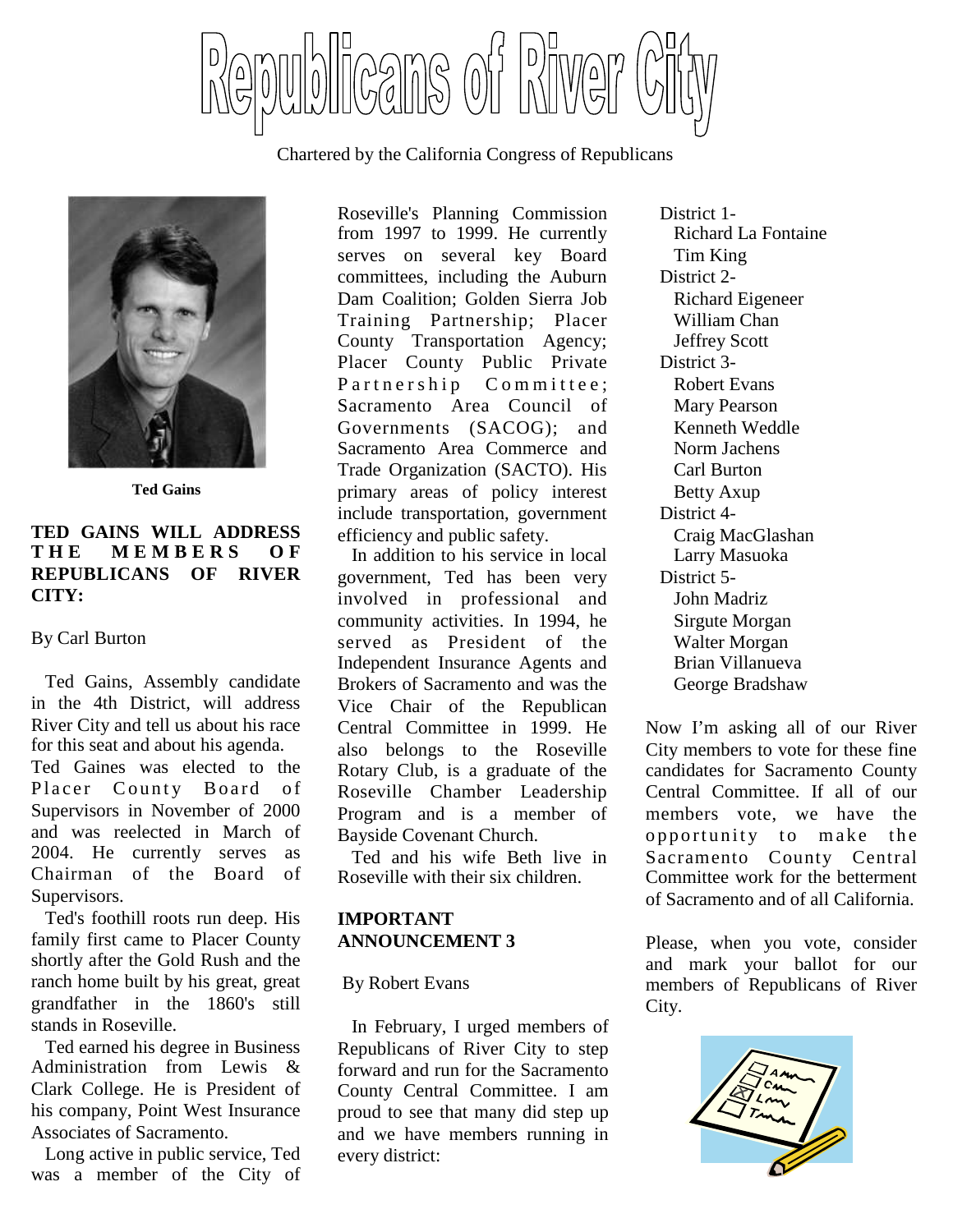**Page 2**



**Roger Niello**

## FINANCIAL LITERACY **SHOULD BE IMPORTANT P A R T O F P U B L I C EDUCATION**

By Assemblyman Roger Niello

Today's complicated world takes a good education. A good education in math, and reading, and science and all those other things we learned about in elementary school. But with credit being easier than ever to obtain, and savings rates at all-time lows, the statistics are pointing out that it's the lack of a quality education in personal financial matters that could be having one of the most detrimental effects on our society. The fact is our schools are not spending any time to teaching our children how to make these important life-altering decisions.

In fact, a recent survey of high school students by the Jump\$tart Coalition for Personal Financial Literacy found that the average score on a basic personal finance test of over  $5700 \space 12^{th}$  graders in 37 states was only 52.4%.

The study targeted those not enrolled in the financial and money management courses that are offered, but looked at the general financial literacy of students who can't look to these courses to recall the information, since only a little over 16% of students reported taking an entire course in money management or personal finance.

Some of the specific questions and

results of the survey included the fact that only 22.7 percent of those students surveyed understood that the interest on savings could be taxable if one's income is high enough. And only 40.3% of students realize they could lose their health insurance if their parents became unemployed. The study was broken down further to try to determine if financial literacy is useful when making real world financial decisions. In this regard, students were asked what they thought happened to seniors if they retired and hadn't saved enough money or had a good pension from a former job. Those who felt that people probably lived pretty well on Social Security scored significantly lower on the overall test than those who thought these retirees probably found it tough to live on Social Security.

Formed in December, 1995, the Jump\$tart Coalition for Personal Financial Literacy was begun after it was determined that the many high school graduates were lacking many basic skills in the management of their financial affairs. Basic principles of balancing a checkbook, spending and earning money, savings and investments were not being met. This was having a detrimental effect and causing many young people to fail in the management of their first consumer credit experience, while they established bad financial management habits. Two of the biggest financial decisions and commitments that anyone makes in their life are purchasing a house and purchasing a car, yet many students today don't know much about either.

Last year, I held two financial literacy workshops within my Assembly District that were sponsored by the California Society of Certified Public Accountants. While these "Dollars and Sense" clinics were very helpful to those attended, the 2-hour presentations by the CPA's who assisted with the events only skimmed the surface of things such as credit cards, taxes, mortgages, and retirement accounts.

It has become apparent to me that a more comprehensive and direct approach to personal finances must be taken, and that is why I decided to author legislation this year, AB 2787, that will ensure that a minimum level of practical personal financial competency is achieved in our K-12 schools.

But I realize that the burden can't be placed solely on the schools. Everyone in our society, including legislators, employers, parents, service groups, community organizations, libraries, financial institutions, and the media should encourage and provide educational opportunities for financial literacy education for all Californians. That is why I introduced a resolution last month in the State Assembly calling for more public awareness of the need for financial literacy. With consumer bankruptcy filings at an all-time high in 2005, the average consumer credit card debt standing at \$8000, and the U.S. savings rate for consumers in negative territory, we have reached the crisis stage.

If you'd like more information about the Jump\$tart Coalition or would like to see how you would do on the personal financial knowledge test, I urge you to visit their website at www.jumpstart.org.

As one who is professionally trained as a CPA, I can assure you that getting your finances in order is the single most important thing you can do to give yourself the peace of mind that you and your family will be cared for now and in the future.

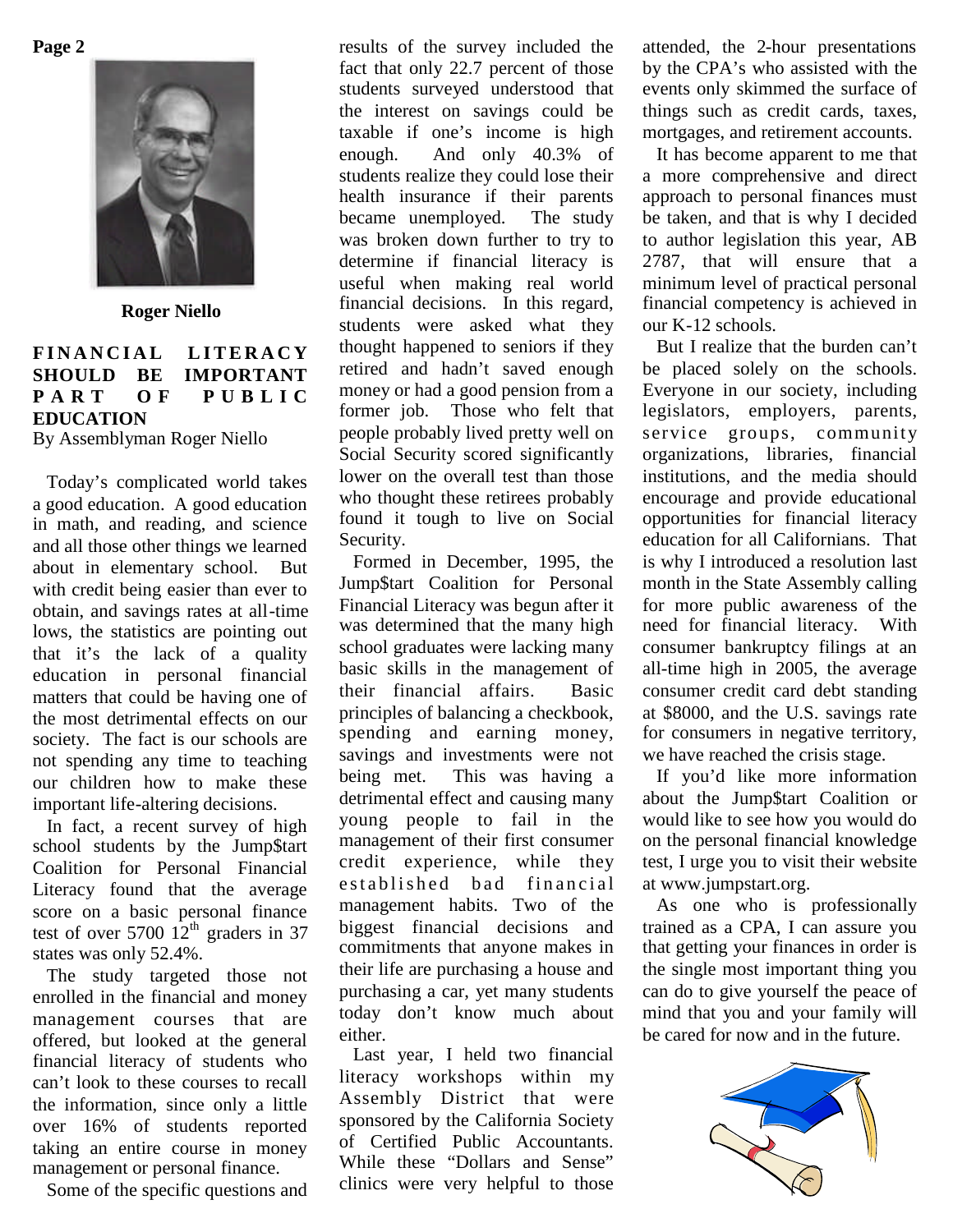### **EMINENT DOMAIN AND YOU - Part 2 of 3 Page 3**

### by Joshua L. Baker

In June of last summer the United States Supreme Court issued its decision in the much-talked about case *Kelo v. City of New London.* This is the second of a three-part installment discussing the substance of this decision as well as the impact it may have on private property rights. The first installment provided a summary of the decision and the background to the case. This installment provides a sketch of the legislative reaction to the case that arose shortly after the Supreme Court's decision came out.

Within months of when the Supreme Court issued its ruling the legislatures of many states, and even Congress, began debating what could be done to rein-in the likely wideranging impacts of the decision. Alabama's legislature reacted quickly and banned takings like those authorized by *Kelo.* Similar laws aimed at prohibiting the use of eminent domain for economic development, except to eliminate blight, were proposed in sixteen states. Additionally, the legislatures of Alabama, Florida, Michigan, New Jersey, Texas, and even California began considering constitutional amendments for the same purpose. Congress also jumped into the debate on June 27, 2005 when Senator John Cornyn (R-TX) introduced legislation entitled the "Protection of Homes, Small Business, and Private Property Act of 2005" (S.B. 1313). This legislation was written to prohibit the federal government from exercising eminent domain if the only justifying "public use" is economic development, and sought to impose the same limit on state and local government exercise of condemnation power through the use of federal funds. Similar bills were subsequently put forth in the House of Representatives by both Republicans and Democrats. House Minority Leader Nancy Pelosi (D-CA), however, was quick to go on record in opposition to the various attempts to rein-in *Kelo* when she opined: "[W]hen you

withhold funds from enforcing a decision of the Supreme Court you are, in fact, nullifying a decision of the Supreme Court . . . I would oppose any legislation that says we would withhold funds for the enforcement of any decision of the Supreme Court."

As stated, even members of the California Legislature tried to do their part in bringing limits to the impact of Most notably, Senator Tom McClintock (R-Thousand Oaks) introduced Senate Constitutional Amendment (SCA)15 on July 13, 2005. This legislation attempted to make broad constitutional changes to California's law regarding the use of eminent domain. Although this legislation failed in committee a short time after its introduction, Senator McClintock tried once again to bring the same changes in SCA 20 on January 11, 2006. Unfortunately, this legislation also failed in committee a short time thereafter. Undiscouraged, Senator McClintock has since teamed with Jon Coupal of the Howard Jarvis Taxpayers Association to draft and collect signatures for an initiative to amend the California Constitution so that the type of eminent domain authorized in *Kelo* is forever restrained. This initiative needs 598, 105 signatures in order to be placed on the November 7, 2006 General Election ballot, and the deadline for collecting the signatures is July 6.

The legislative reaction to *Kelo* since the Supreme Court issued its ruling has been wide-ranging in both the states and federal government. It is  $\bullet$  an issue that is sure to be in the news as an issue that is sure to be in the news as the country approaches the fall elections, and will especially be an elections, and will especially be an<br>issue here in California if<br>McClinctock's third attempt to amend<br>the state constitution makes it to the<br>ballot. If you are interested in helping<br>this initiative go before California<br>vot McClinctock's third attempt to amend the state constitution makes it to the ballot. If you are interested in helping this initiative go before California voters, you should contact the Howard Jarvis Taxpayers Association at (916) 444-9950 for further information.

*Joshua L. Baker is an attorney with the Sacramento law firm of Downey Brand, LLP. Mr. Baker practices natural resources law, including oil and gas, water, land-use, and mining. He can b e c o n t a c t e d a t jbaker@downeybrand.com.*

### **FOR ALL YOUR INSURANCE NEEDS, CALL RRC MEMBER SAMUEL R JONES:**

# Afiac.

Samuel R. Jones Agent.<br>CA Insurance License #0E10314

7244 Regard Way<br>Sacramento, California 95842 916.332.2506 business/fax 916.813.1657 cell samuel\_jones@us.aflac.com aflac.com

### **(Business) 916-332-2506 or (Cell) 916-813-1657**

### **ON THIS DATE IN HISTORY**

May 4, 1811 – Birth of Republican Harriet Beecher Stowe, author of Uncle Tom's Cabin.

May 10,1866 – U.S. House passes Republicans' 14th Amendment guaranteeing due process and equal protection of the laws to all citizens; 100%of Democrats vote no.

May 17, 1954 - Chief Justice Earl Warren wins unanimous support of Supreme Court for school Desegregation in Brown v. Board of Education.

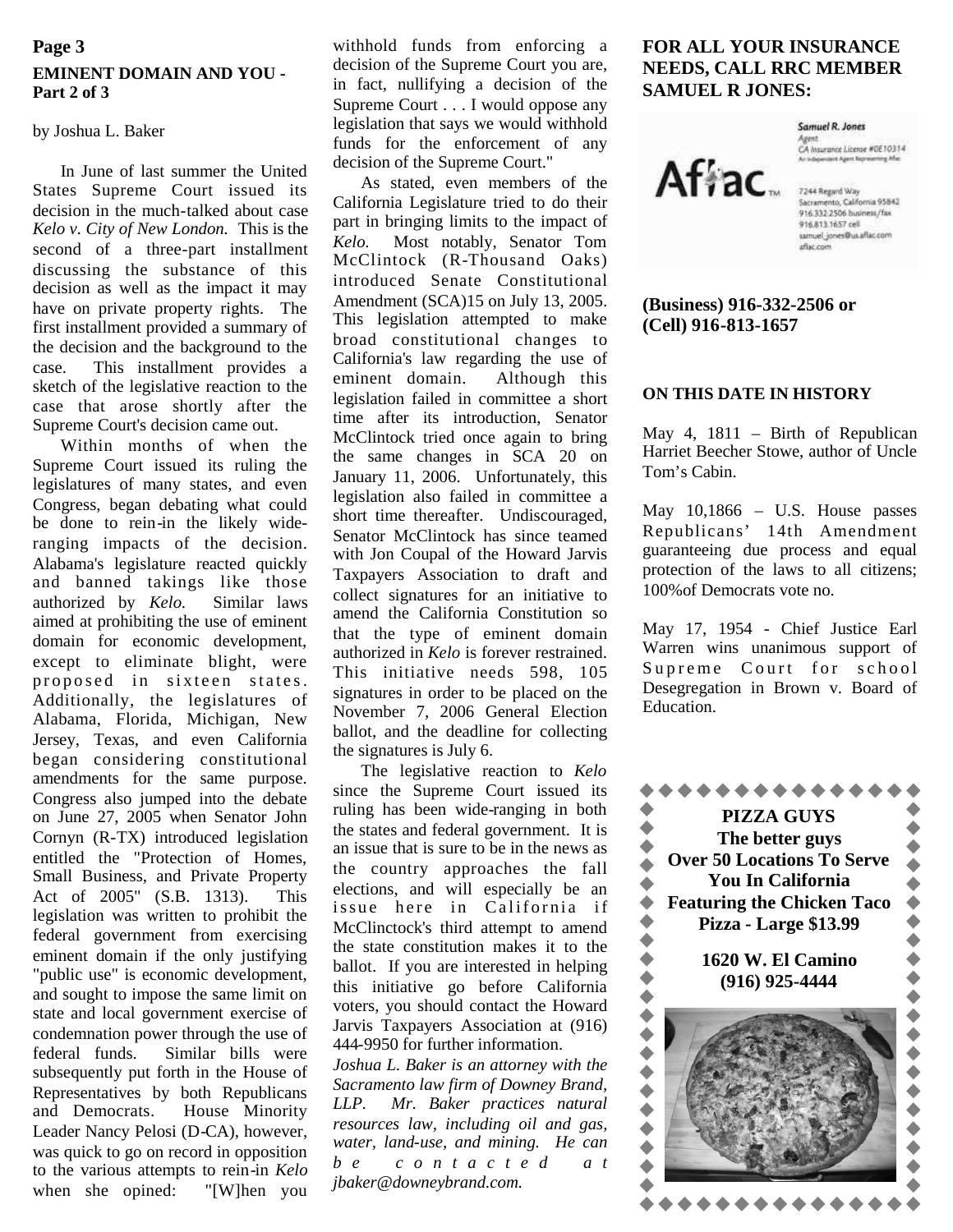# **Page 4 GOVERNOR'S CORNER**



Schwarzenegger

Benefits of Strategic Growth Plan for Schools

Governor Schwarzenegger today celebrated passage of his Strategic Growth Plan, the largest bond investment in the history of California, at Wilson Riles Middle School in Roseville and spoke of the many benefits schools all across California will reap as a result of the major improvements his plan will make in building and modernizing schools.

"The Strategic Growth Plan is a California-sized answer to our infrastructure challenges," said Governor Schwarzenegger. "It matches the ambitions of this state and its people. It invests in our future as a state by creating the modern learning environments our children deserve. Too many children learn in overcrowded classrooms and schools. My Strategic Growth Plan will provide the funds we need to improve our schools, to build more classrooms and to modernize our education facilities so that our children learn in surroundings where they can thrive. I commend the legislature for making this historic investment in our children's future and our future as a state."

Strategic Growth Plan: Education

The Strategic Growth Plan education proposal authorizes the

placement of a \$10.4 billion general obligation bond to fund K-12 and Higher Education on the November 2006 ballot.

### Highlights

Career Technical Education: Provides \$500 million in supplemental grants for facilities.

This is the first time in state history that funding for Career Technical Education is included in a state bond.

Funding will be applied to new facility construction and reconfiguration.

Charter Schools: Provides \$500 million for facilities.

This is the largest state bond funding for charter school facilities in California history.

The bond's requirements limit the reduction of school district eligibility when new charter facility construction is authorized, and requires school districts to consider existing surplus facilities in accordance with current law.

 $Overcrowded$  Schools: Authorizes the State Allocation Board to make grants to overcrowded schools.

The bond is expected to fully fund all projects in the pipeline in  $2006 - 2008$  bond cycle. accommodating the anticipated rise in student population over this timeframe.

Grants would be available to replace a portion of portable classrooms at overcrowded schools with new hard construction permanent facilities. (Overcrowded is defined as having a pupil density equal to or greater than 175% of the current guidelines.)

Seismic Safety: Creates a new seismic safety program with up to \$200 million made available to those schools identified as having the highest risk for potential seismic damage.

Higher Education: Provides \$3.087 billion to public college and university facilities.

\$1.580 billion for the University of California and California State University systems.

\$1.5 billion for California Community Colleges. This is the highest bond allocation to community colleges in state history. K-12 Allocation

Program / Total Funding

New Construction - \$1.9 billion Modernization - \$3.3 billion Career Technical - \$500 million Charter Schools - \$500 million Overcrowded Portables - \$1 billion

Small Schools - \$200 million\* Seismic Safety - \$200 million\* Green Schools - \$100 million Joint Use Facilities - \$29 million

Total (\$ in billions) - \$7.329

\*Amounts for small schools and seismic safety are not added to totals, but are set-aside within the new construction and

m o d e r n i z a t i o n amounts.



# **Republicans of River City Board of Directors:**

Carl Burton, President Norman Jachens, 1<sup>st</sup> Vice President George Bradshaw, 2<sup>nd</sup> Vice President Robert Evans, Treasurer<br>Betty Axup, Membership Secretary Paul Green, Jr., Past President Betty Axup, Membership Secretary Florin Ciuriuc, Director William Chan, Director Richard Eigenheer, Director Ed Gorre, Director Marion Higdon, Director Fred Hildebrand, Director Richard LaFontaine, Director Marko Mlikotin, Director<br>Mary Pearson, Director Barbara Sullivan, Director

Barbara Sullivan, Director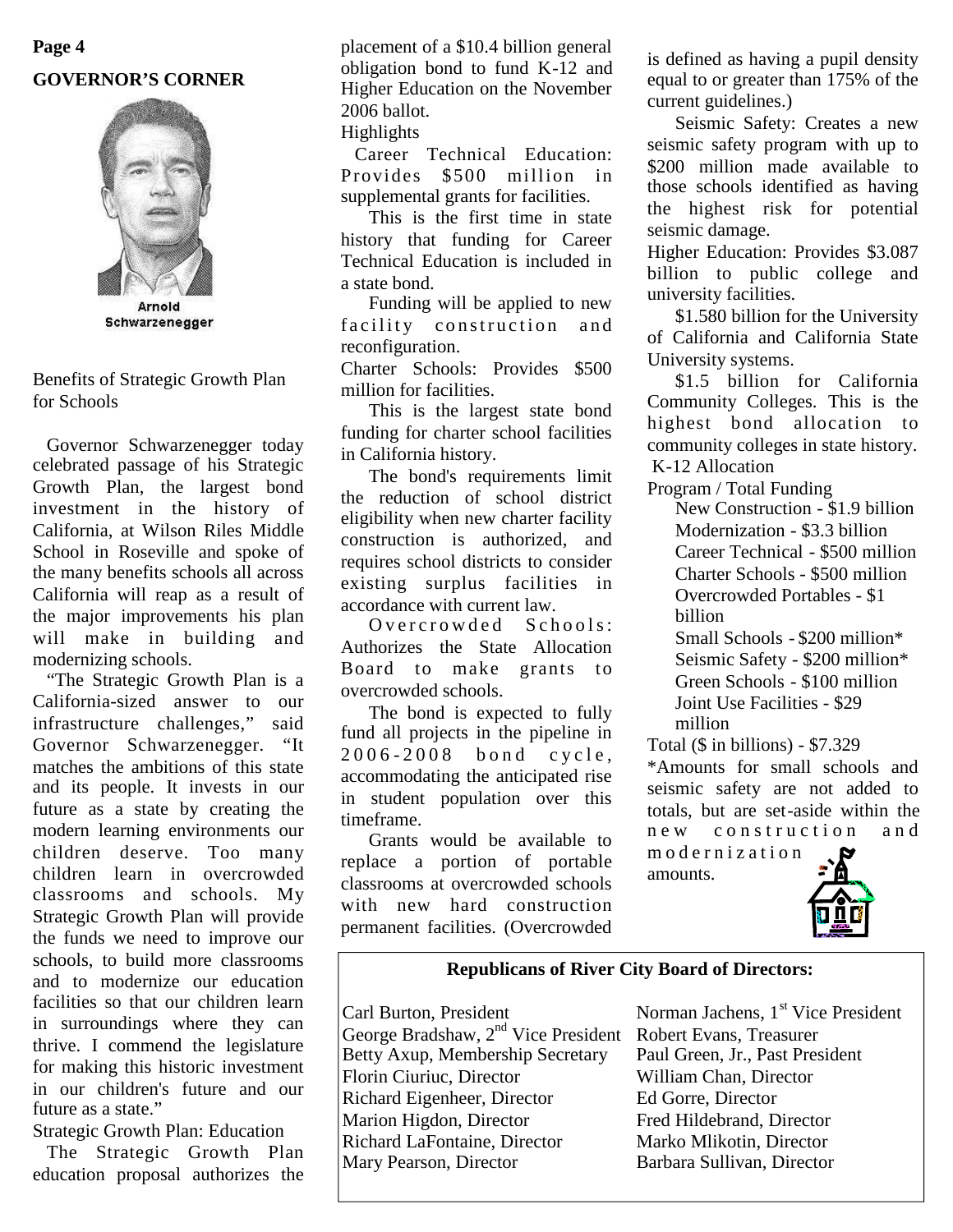## **The President's Corner Page 5**



Carl Burton, President of RRC

by Carl Burton

On behalf of Republicans of River City and the California Congress of Republicans I have had a very busy month.

I held a phone conference call with our CCR board of directors, visited our Tehachapi California Congress of Republicans (Kern County) and talked to their members about what is going in Sacramento and the role of CCR in the upcoming election and came right back to Sacramento in order to help out at a dinner for the Governor the next day.

I raised the money for the Sacramento Republican National Hispanic Assembly (RHA) chapter to have a booth at Festival De La Familia in Sacramento and helped man the booth where we registered voters and passed out Republican campaign material.

I next helped John Madriz, President, of RHA at the Roseville Cinco De Mayo celebration where we set up their booth.

In the past month I've had a number of meetings with the Governor's campaign staff and several telephone conference calls.

I joined other members of Republicans of River City and helped register new citizens (many as new Republicans) at the Crest Theater, it's always a thrill to meet and talk to new American citizens at this event.

With financial support from Assemblyman Roger Niello, Assemblyman Alan Nakanishi, Supervisor Susan Peters, Board of Equalization Member Bill Lenoard and Placer County Supervisor Ted Gaines (Assembly candidate in the 4th District), we will have a great booth at the Sacramento County Fair this year. The fair will start on May 24 and last until May 29; we need help in order to main the booth and register voters. The fair doors open at 10:00 am and doors close at 10:00 pm if you can help out at the booth please let us know by calling me at 916-485-5741 or emailing me at carl@ccrgop.org There is no charge to attend the fair but the parking cost is \$7.00 per day.

This year is going to be very busy helping candidates and attending events and I'm looking forward to seeing you at our River City meetings or on the campaign trail.

PS: Member William Chan just got back from Washington DC where he was the guest of the National Republican Party in his efforts to be the next Assemblyman from the 9th  $\begin{bmatrix} \text{Car} \\ \text{se} \\ \text{n d} \end{bmatrix}$ District.

EMPLOYMENT OPPORTUNITY EXECUTIVE DIRECTOR for STANISLAUS & MERCED **COUNTIES** REPUBLICAN PARTIES

One full-time position \$4000 per month

### JOB DESCRIPTION

Under the direction of the two County Chairmen, the Executive Director will develop, implement, coordinate, and supervise the day-to-day operations of the County Parties, including but not limited to:

Political Plan Voter Registration Precinct Operations Fund Raising

**Headquarters** Communications Public Relations/Media Any other duties as directed by the County Chairmen

Please submit cover letter and resume and any inquiries to: janeparsons@centralvalleygop.com

Please respond by Friday, May 19, 2006.

**Would you be interested in placing an ad for your business, product or service in this newsletter?**

**The Republicans of River City newsletter is read by more than 750 Republicans and Republican policy supporters.**

**If you are interested in placing an ad in the Republicans of River City newsletter, contact Carl Burton at 916-359-5741 or s e n d a n e m a i l t o editor@sacrrc.com.**

**Carl will discuss ad rates and the terms and conditions of advertising in our newsletter with you. We look forward to helping you reach new customers with your ad.**



**ublished by the Republicans of River City:**

Volume 2006, Issue 5 P. O. Box 1635 Carmichael, CA 95609-1635

Editor: Robert S. Evans Telephone 359-5741